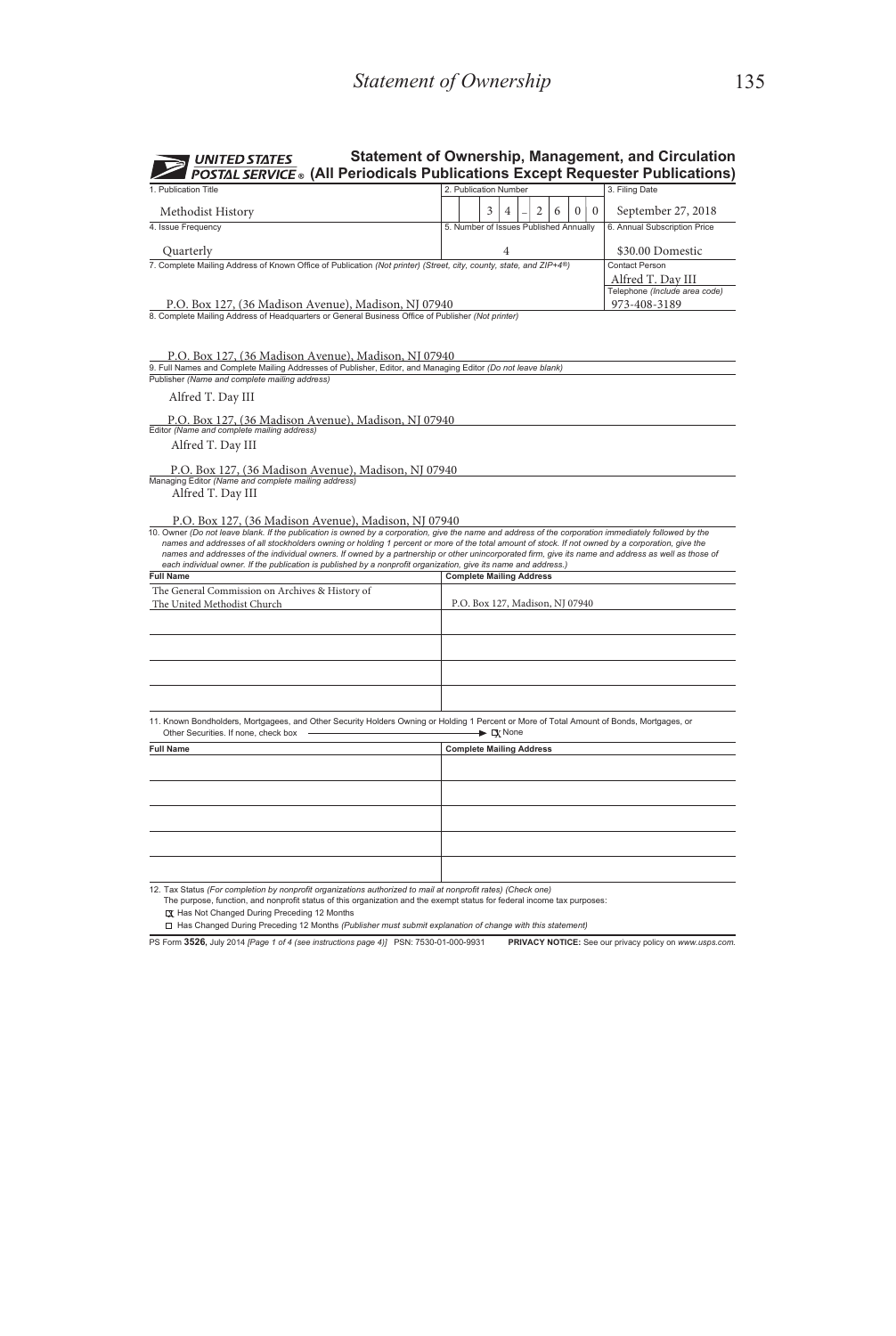| 13. Publication Title |                                                                                                                                                                   | 14. Issue Date for Circulation Data Below                                                                                                                                                                                                                                                              |                                                                                 |  |  |  |
|-----------------------|-------------------------------------------------------------------------------------------------------------------------------------------------------------------|--------------------------------------------------------------------------------------------------------------------------------------------------------------------------------------------------------------------------------------------------------------------------------------------------------|---------------------------------------------------------------------------------|--|--|--|
| Methodist History     |                                                                                                                                                                   | <b>July 2018</b>                                                                                                                                                                                                                                                                                       |                                                                                 |  |  |  |
|                       |                                                                                                                                                                   | <b>Average No. Copies</b><br><b>Each Issue During</b><br><b>Preceding 12 Months</b>                                                                                                                                                                                                                    | No. Copies of Single<br><b>Issue Published</b><br><b>Nearest to Filing Date</b> |  |  |  |
|                       |                                                                                                                                                                   | 400                                                                                                                                                                                                                                                                                                    | 400                                                                             |  |  |  |
| (1)                   | Mailed Outside-County Paid Subscriptions Stated on PS Form 3541 (Include paid<br>distribution above nominal rate, advertiser's proof copies, and exchange copies) | 344                                                                                                                                                                                                                                                                                                    | 340                                                                             |  |  |  |
| (2)                   | Mailed In-County Paid Subscriptions Stated on PS Form 3541 (Include paid<br>distribution above nominal rate, advertiser's proof copies, and exchange copies)      |                                                                                                                                                                                                                                                                                                        |                                                                                 |  |  |  |
| (3)                   | Paid Distribution Outside the Mails Including Sales Through Dealers and Carriers,<br>Street Vendors, Counter Sales, and Other Paid Distribution Outside USPS®     |                                                                                                                                                                                                                                                                                                        |                                                                                 |  |  |  |
| (4)                   | Paid Distribution by Other Classes of Mail Through the USPS<br>(e.g., First-Class Mail®)                                                                          | 24                                                                                                                                                                                                                                                                                                     | 24                                                                              |  |  |  |
|                       |                                                                                                                                                                   | 368                                                                                                                                                                                                                                                                                                    | 364                                                                             |  |  |  |
|                       | Free or Nominal Rate Outside-County Copies included on PS Form 3541                                                                                               |                                                                                                                                                                                                                                                                                                        |                                                                                 |  |  |  |
|                       | Free or Nominal Rate In-County Copies Included on PS Form 3541                                                                                                    |                                                                                                                                                                                                                                                                                                        |                                                                                 |  |  |  |
| (3)                   | Free or Nominal Rate Copies Mailed at Other Classes Through the USPS<br>(e.g., First-Class Mail)                                                                  | 17                                                                                                                                                                                                                                                                                                     | 16                                                                              |  |  |  |
|                       | Free or Nominal Rate Distribution Outside the Mail (Carriers or other means)                                                                                      |                                                                                                                                                                                                                                                                                                        |                                                                                 |  |  |  |
|                       |                                                                                                                                                                   | 17                                                                                                                                                                                                                                                                                                     | 16                                                                              |  |  |  |
|                       |                                                                                                                                                                   | 385                                                                                                                                                                                                                                                                                                    | 380                                                                             |  |  |  |
|                       |                                                                                                                                                                   |                                                                                                                                                                                                                                                                                                        |                                                                                 |  |  |  |
|                       | g. Copies not Distributed (See Instructions to Publishers #4 (page #3))                                                                                           | 15                                                                                                                                                                                                                                                                                                     | 20                                                                              |  |  |  |
|                       | h. Total (Sum of 15f and g)                                                                                                                                       | 400                                                                                                                                                                                                                                                                                                    | 400                                                                             |  |  |  |
| Distribution          |                                                                                                                                                                   | 15 Extent and Nature of Circulation<br>a. Total Number of Copies (Net press run)<br>c. Total Paid Distribution [Sum of 15b (1), (2), (3), and (4)]<br>(1)<br>(2)<br>(4)<br>e. Total Free or Nominal Rate Distribution (Sum of 15d (1), (2), (3) and (4))<br>f. Total Distribution (Sum of 15c and 15e) |                                                                                 |  |  |  |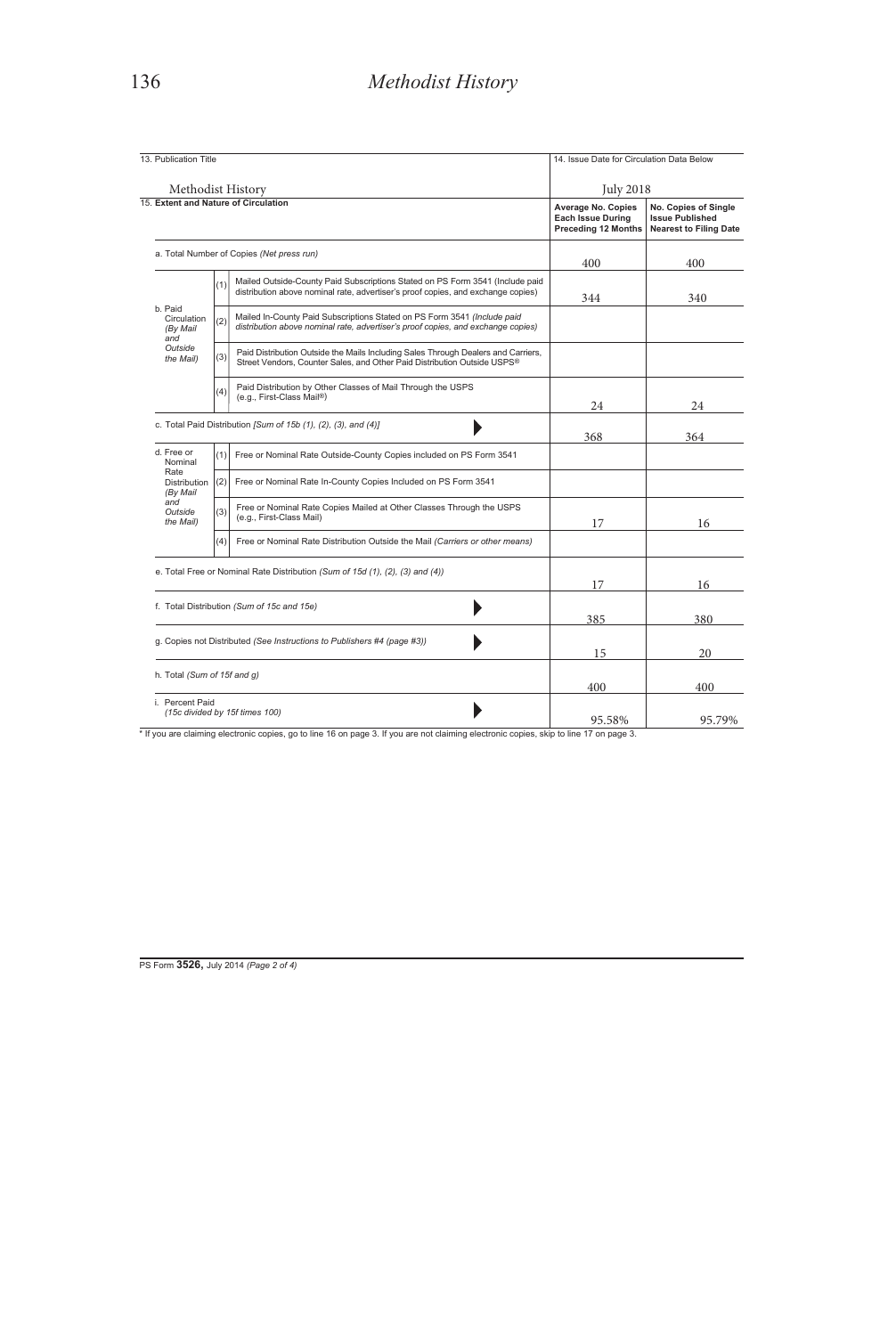| Statement of Ownership, Management, and Circulation<br><b>UNITED STATES</b><br>POSTAL SERVICE ® (All Periodicals Publications Except Requester Publications) |                                                                |                                                                                 |  |  |  |
|--------------------------------------------------------------------------------------------------------------------------------------------------------------|----------------------------------------------------------------|---------------------------------------------------------------------------------|--|--|--|
| 16. Electronic Copy Circulation                                                                                                                              | Average No. Copies<br>Each Issue During<br>Preceding 12 Months | No. Copies of Single<br><b>Issue Published</b><br><b>Nearest to Filing Date</b> |  |  |  |
| a. Paid Electronic Copies                                                                                                                                    |                                                                |                                                                                 |  |  |  |
| b. Total Paid Print Copies (Line 15c) + Paid Electronic Copies (Line 16a)                                                                                    |                                                                |                                                                                 |  |  |  |
| c. Total Print Distribution (Line 15f) + Paid Electronic Copies (Line 16a)                                                                                   |                                                                |                                                                                 |  |  |  |
| d. Percent Paid (Both Print & Electronic Copies) (16b divided by 16c × 100)                                                                                  |                                                                |                                                                                 |  |  |  |

□ I certify that 50% of all my distributed copies (electronic and print) are paid above a nominal price.

17. Publication of Statement of Ownership

 $\overline{\mathbb{X}}$  if the publication is a general publication, publication of this statement is required. Will be printed Publication not required.

Date

September 27, 2018

18. Signature and Title of Editor, Publisher, Business Manager, or Owner  $\angle$  Editor

in the Oct. 2018/Jan. 2019 issue of this publication.

 $\n \ \ \, \textrm{JQICIC} \ \ \, \textrm{JQICIC} \ \ \, \textrm{JQICIC} \ \ \, \textrm{JQICIC} \ \ \, \textrm{JQICIC} \ \, \textrm{JQICIC} \ \, \textrm{JQICIC} \ \, \textrm{JQICIC} \ \, \textrm{JQICIC} \ \, \textrm{JQICIC} \ \, \textrm{JQICIC} \ \, \textrm{JQICIC} \ \, \textrm{JQICIC} \ \, \textrm{JQICIC} \ \, \textrm{JQIC$ 

PS Form 3526, July 2014 (Page 3 of 4)

PRIVACY NOTICE: See our privacy policy on www.usps.com.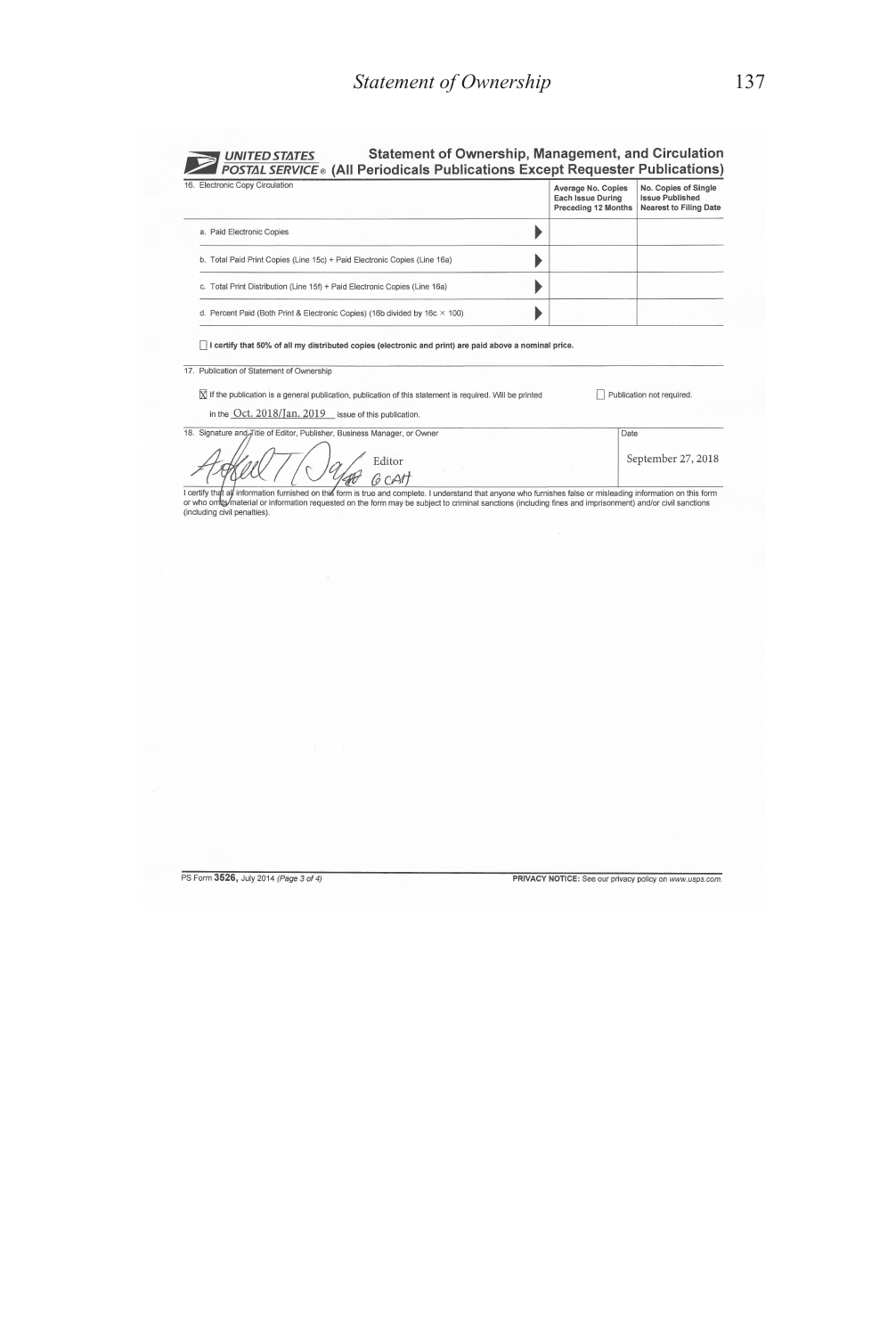## **New** *Methodist History* **Subscription Rates**

| <b>Paper Copy:</b>             |                  |
|--------------------------------|------------------|
| Within the United States       |                  |
| One year subscription          | \$35.00          |
| Two year subscription          | \$65.00          |
| Student rate (one year)        | \$25.00          |
| All other countries            |                  |
| One year subscription          | $$55.00$ (U.S.)  |
| Two year subscription          | $$100.00$ (U.S.) |
| Student rate (one year)        | $$35.00$ (U.S.)  |
| <b>PDF</b> Subscriptions:      |                  |
| (Please provide email address) |                  |
| One year:                      | \$15.00          |
| Two years:                     | \$25.00          |
| Student rate (1 year):         | \$5.00           |

*New Policy: Back issues of Methodist History in an electronic version are available through our website at www.gcah.org for free one year AFTER publication. In order to receive recently published issues, you must now be a PDF subscriber.*

*Please make payment in a check or money order made out to "General Commission on Archives and History" or contact GCAH at the phone number or email address below to pay by credit card for an additonal surcharge.* 

*Students, please enclose a photocopy of your student I.D. or other appropriate identification.*

> **General Commission on Archives and History P.O. Box 127 Madison, NJ 07940 www.gcah.org 973-408-3189**